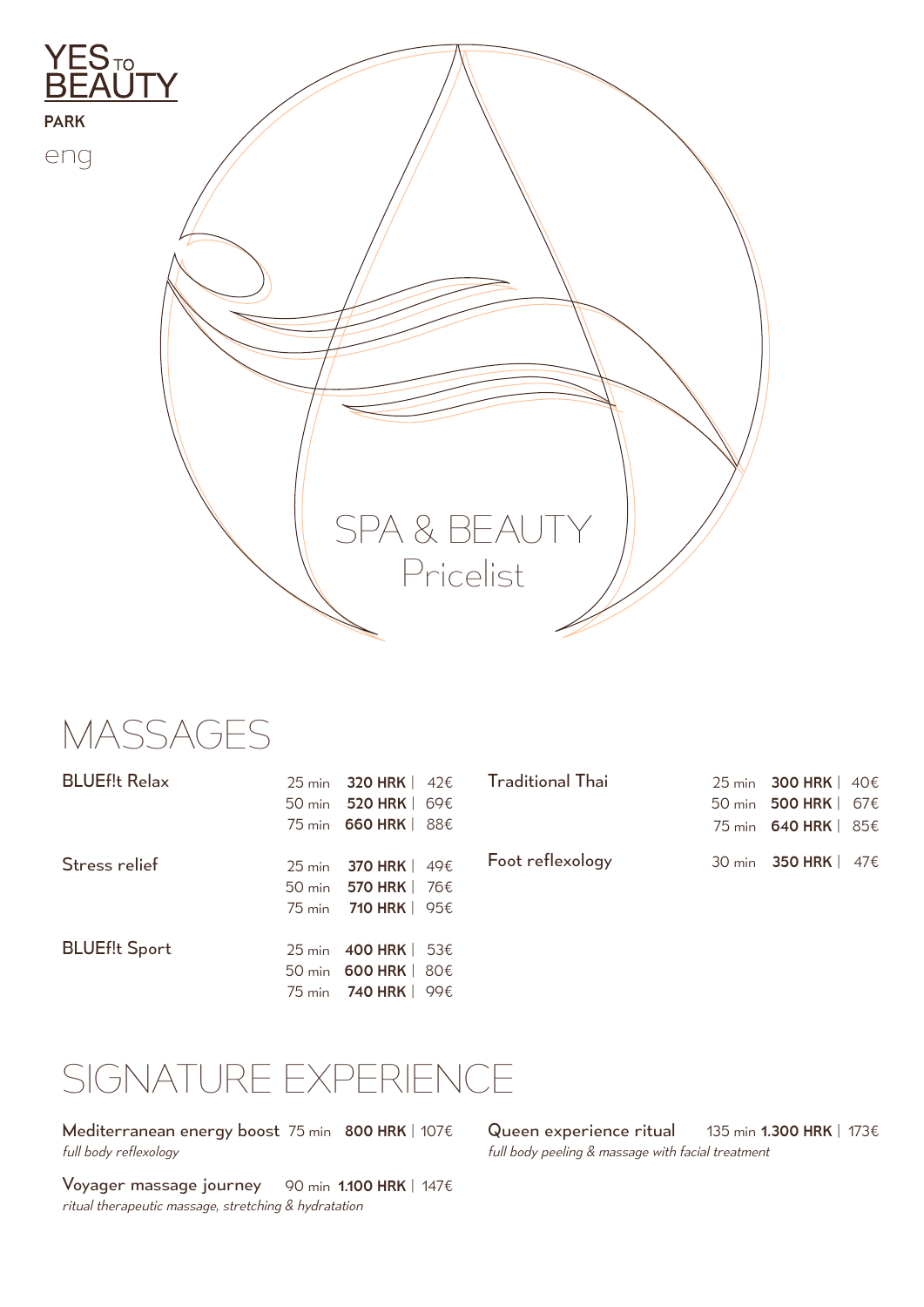## BODY TREATMENTS

| Body brushing<br>dry peeling, stimulates lymph flow | 20 min 230 HRK   31€ | Lymphatic drainage<br>medical detox massage                  | 75 min  700 HRK   93€        |
|-----------------------------------------------------|----------------------|--------------------------------------------------------------|------------------------------|
| Body scrub<br>cleansing & hydratation               | 20 min 260 HRK   35€ | Omorovicza golden body<br>peeling, massage, deep hydratation | 60 min  750 HRK   100€       |
| Mother to be<br>specific organic oil massage        | 50 min 620 HRK   83€ | Hot stone<br>heat treatment for muscle tensions              | 75 min <b>770 HRK</b>   103€ |

## FACE TREATMENTS

| Instant refresh<br>all skin types                                                  | 25 min 300 HRK   40€  |
|------------------------------------------------------------------------------------|-----------------------|
| Gentleman's care<br>all male skin types                                            | 50 min 500 HRK   67€  |
| Hyalu4plump moisturising $50$ min 500 HRK   67 $\epsilon$<br>dry & dehydrated skin |                       |
| Deep cleansing facial<br>oily & blemished skin                                     | 75 min  700 HRK   93€ |

| Time to shine<br>anti age & moisturising                    | 50 min 600 HRK   80€   |
|-------------------------------------------------------------|------------------------|
| Fillift<br>anti age & lifting                               | 75 min  750 HRK   100€ |
| Omorovicza queen<br>hydromineral<br>anti age & rejuvenating | 75 min 950 HRK   127€  |

EXTRA BEAUTY

| Eyebrow shaping  | 120 HRK   16€                 |  |
|------------------|-------------------------------|--|
| Eyebrow coloring | 120 HRK $\vert$ 16 $\epsilon$ |  |
| Eyelash coloring | 120 HRK $\vert$ 16 $\epsilon$ |  |

HANDS & FEET

| Remove shellac      | 150 HRK   20€ |
|---------------------|---------------|
| <b>Shellac</b>      | 350 HRK   47€ |
| Luxury SPA manicure | 450 HRK   60€ |
| Luxury SPA pedicure | 500 HRK   67€ |

WAXING

| Upper lip | 100 HRK $\mid$ 13 $\epsilon$ Whole legs & bikini line | 380 HRK $\vert$ 51 $\epsilon$ |
|-----------|-------------------------------------------------------|-------------------------------|
| Underarms | 160 HRK $\vert$ 21 $\epsilon$ Chest hair removal      | 190 HRK   25€                 |
| Arms      | 200 HRK $\vert$ 27 $\epsilon$ Back hair removal       | 190 HRK   25€                 |